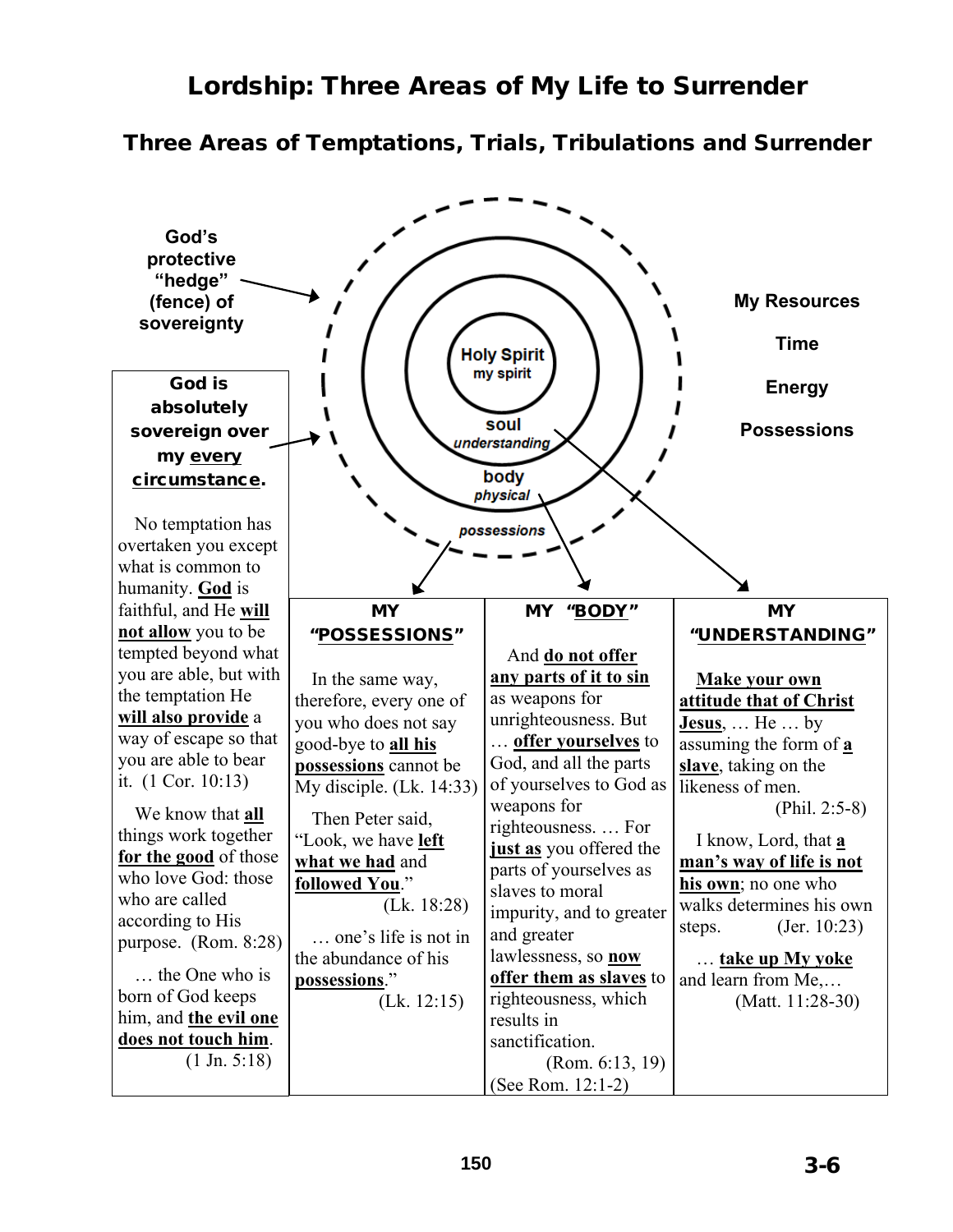# God Was at Work in 3 Areas of Job's Life

(The story of Job is often presented with an emphasis on "suffering and patience." We believe the greater lesson is "how God molds His children.")

#### 1. Job was a man who had a passion for God.

Job 1:1 There was a man in the country of Uz named Job. He was a man of **perfect integrity**, who **feared God** and **turned away from evil**. Job 23:12 (*Job said*) … **I have treasured the words of His mouth more than my daily food**.

#### 2. God had tremendously blessed Job.

## 3. God had a hedge (fence) of protection around Job and all that pertained to Job. This hedge represents God's sovereignty, against which the enemy is powerless. This same hedge surrounds every believer.

Job 1:8-10a Then the LORD said to Satan, "Have you considered My servant Job? **No one else** on earth is like him, a man of perfect integrity, who fears God and turns away from evil." Satan answered the LORD, "Does Job fear God for nothing? Haven't You placed **a hedge around him**, **his household**, and **everything he owns**?"

Illustration:There are tribes in Africa who traditionally built a hedge (zariba) around their village to protect themselves and their livestock from marauding predators. 1 Peter 5:8 implores us*: Be serious! Be alert! Your adversary the Devil is prowling around like a roaring lion, looking for anyone he can devour.*

#### 4. In order for Satan to afflict Job (even in the area of possessions), he had to be granted permission by God.

Job 1:10b-12 "You have blessed the work of his hands, and his possessions have increased in the land. But stretch out Your hand and strike **everything he owns**, and he will surely curse You to Your face." "Very well," the LORD told Satan, "**everything he owns** is in your power. However, **you must not lay a hand on Job himself**." So Satan left the LORD's presence.

NOTE: The enemy, Satan, had no power, nor right in himself, to afflict Job (or any believer). He only had power over Job to the degree granted to him by God. Satan has been allowed by God to exert power and influence in this present world, but only to the degree that it accomplishes God's purposes. It is comforting to know that God's absolute sovereignty and dominion over all His creation has never been, and will never be, the least bit compromised.

Prov. 21:30 **No wisdom**, **no understanding**, and **no counsel** will prevail against the LORD.

Dan. 4:35 All the inhabitants of the earth are counted **as nothing**, and He does **what He wants** with the army of heaven and the inhabitants of the earth. There is **no one** who can hold back His hand or say to Him, "What have You done?"

Job 1:2-3 He had **seven sons** and **three daughters**. His estate included **7,000 sheep**, **3,000 camels**, **500 yoke of oxen**, **500 female donkeys**, and **a very large number of servants**. Job was **the greatest man among all the people of the east**.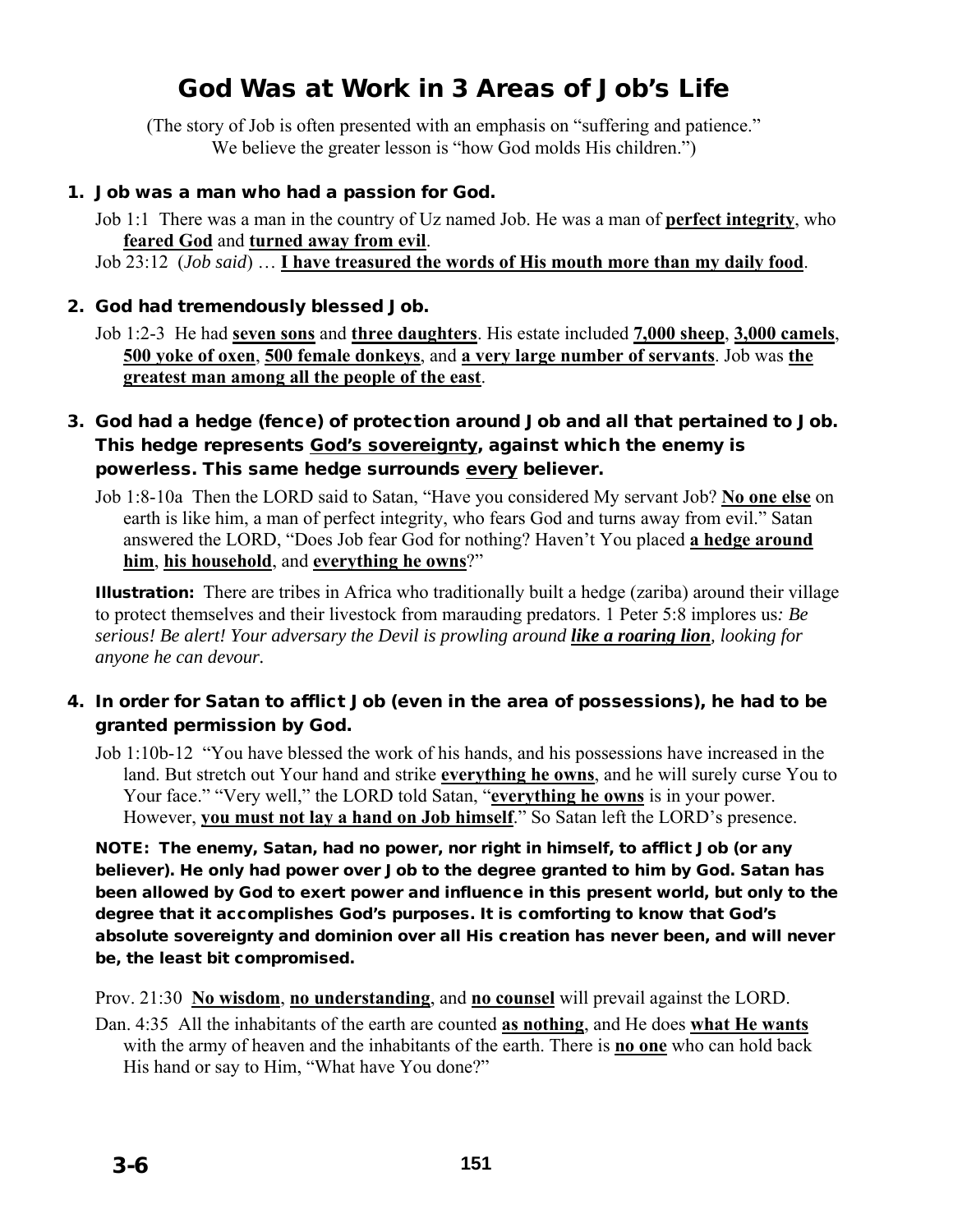

God granted Satan permission to enter through the hedge and afflict Job in the area of possessions, but He ordered Satan to not go into the next area, that of the body.

**Job 1:12-19** 

- :12 "Very well," the LORD told Satan, "**everything he owns** is in your power. However, **you must not lay a hand on Job himself**." So Satan left the LORD's presence.
- :13-15 One day when Job's sons and daughters were eating and drinking wine in their oldest brother's house, a messenger came to Job and reported: "While **the oxen** were plowing and **the donkeys** grazing nearby, the Sabeans swooped down and took them away. They struck down **the servants** with the sword, and I alone have escaped to tell you!"
- :16 He was still speaking when another messenger came and reported: "A lightning storm struck from heaven. It burned up **the sheep** and **the servants** and devoured them, and I alone have escaped to tell you!"
- :17 That messenger was still speaking when yet another came and reported: "The Chaldeans formed three bands, made a raid on **the camels**, and took them away. They struck down **the servants** with the sword, and I alone have escaped to tell you!"
- :18-19 He was still speaking when another messenger came and reported: "**Your sons and daughters** were eating and drinking wine in their oldest brother's house. Suddenly a powerful wind swept in from the desert and struck the four corners of the house. It collapsed on the young people so that they died, and I alone have escaped to tell you!"
- 5. Even though Job was crushed, overwhelmed and bewildered by the happenings, Job had long before acknowledged that God is the rightful sovereign Lord over all creation, including all that God had given him. His response was the evidence of that conviction.
	- Job 1:20-22 Then Job stood up, tore his robe, and shaved his head. He fell to the ground and worshiped, saying: Naked I came from my mother's womb, and naked I will leave this life. The LORD gives, and the LORD takes away. Praise the name of Yahweh. Throughout all this **Job did not sin** or blame God for anything.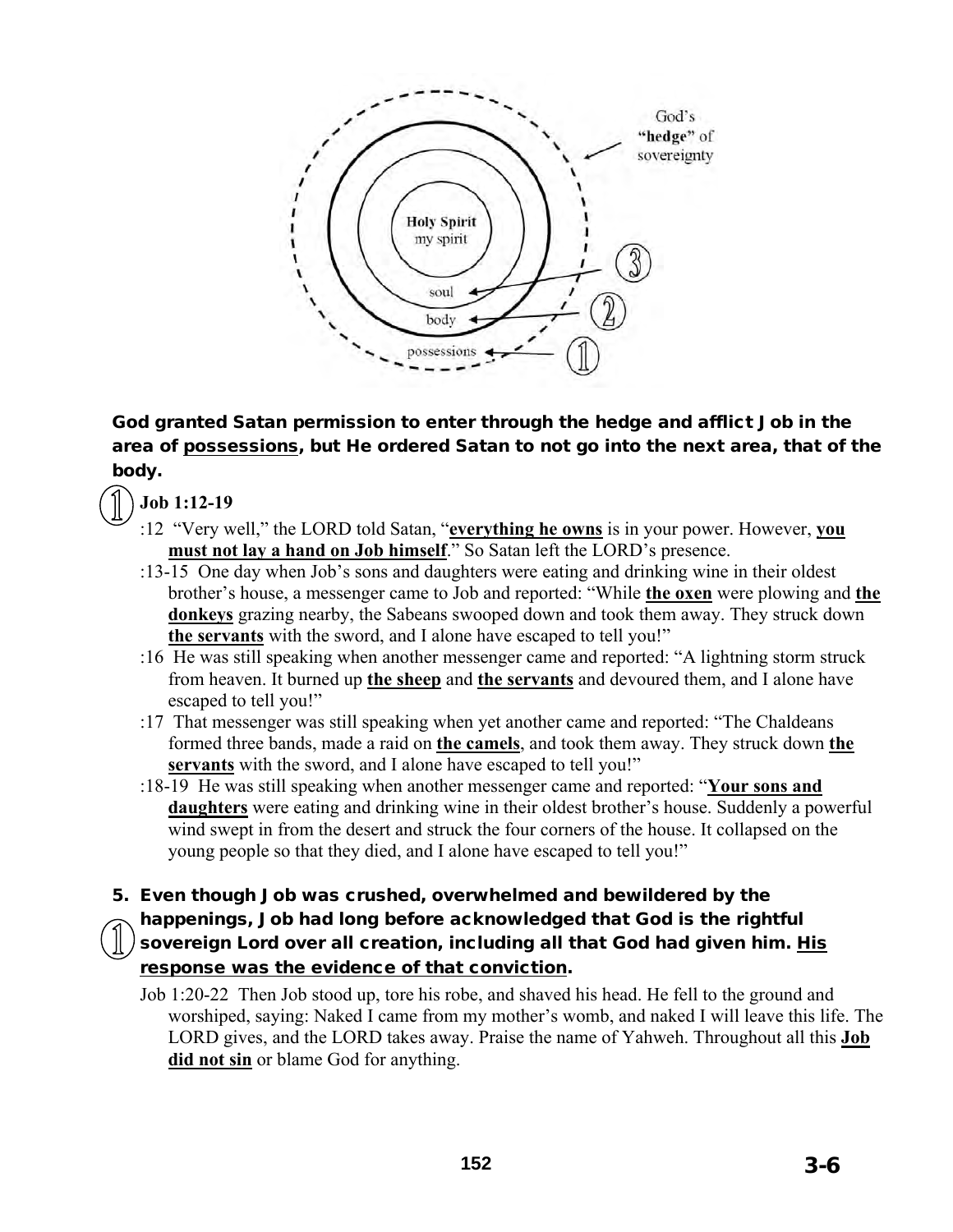- 6. Having lost the battle in the area of possessions, Satan returned to request
- permission to afflict Job in the area of the body. God granted Satan permission to enter into the area of the physical body, but ordered him to not go further, into the area of the understanding/ the soul.

## **Job 2:1-7**

- :1-5 One day the sons of God came again to present themselves before the LORD, and Satan also came with them to present himself before the LORD. The LORD asked Satan, "Where have you come from?" "From roaming through the earth," Satan answered Him, "and walking around on it." Then the LORD said to Satan, "Have you considered My servant Job? No one else on earth is like him, a man of perfect integrity, who fears God and turns away from evil. **He still retains his integrity**, even though you incited Me against him, to destroy him without just cause." "**Skin for skin**!" Satan answered the LORD. "A man will give up everything he owns in exchange for his life. But stretch out Your hand and strike **his flesh and bones**, and he will surely curse You to Your face."
- :6 "Very well," the LORD told Satan, "he is in your power; only **spare his life**."
- :7 So Satan left the LORD's presence and infected Job with **terrible boils from the sole of his foot to the top of his head**.

## 7. Job was once again dismayed and bewildered by the happenings. But as with his possessions, Job had long before concluded that God is the rightful sovereign Lord over all creation, including his body. And again his response was the evidence of that conviction.

Job 2:8-10Then Job took a piece of broken pottery to scrape himself while he sat among the ashes. His wife said to him, "Do you still retain your integrity? Curse God and die!" "You speak as a foolish woman speaks," he told her. "Should we accept only good from God and not adversity?" Throughout all this **Job did not sin** in what he said.

## For the next 29 chapters (chapters 3-31) Job defends himself against the accusations of his three friends.

- 8. God wanted to focus Job's attention on an error he had in the area of his
	- understanding. God used Elihu, a young man who had been listening to the  $\sqrt{}$ debate, to expose Job's spiritual pride (chapters 32-37), after which He spoke directly to Job.
		- Job 32:2-3 Then Elihu … became angry. He was angry at Job **because he had justified himself rather than God**. He was also angry at Job's three friends because they had failed to refute him and yet had condemned him.
		- Job 33:8-12 (*Elihu to Job*) … I have heard these very words: "**I am pure, without transgression**; **I am clean and have no guilt**. But **He finds reasons** to oppose me; **He regards me as His enemy**. He puts my feet in the stocks; He stands watch over all my paths." But I tell you that **you are wrong** in this matter, since **God is greater** than man.
		- Job 33:32(*Elihu to Job*) But if you have something to say, answer me; speak, for **I would like to justify you**.
		- Job 34:5-6 (*Elihu continued*) For Job has declared, "**I am righteous, yet God has deprived me of justice**. Would I lie about my case? My wound is incurable, though **I am without transgression**."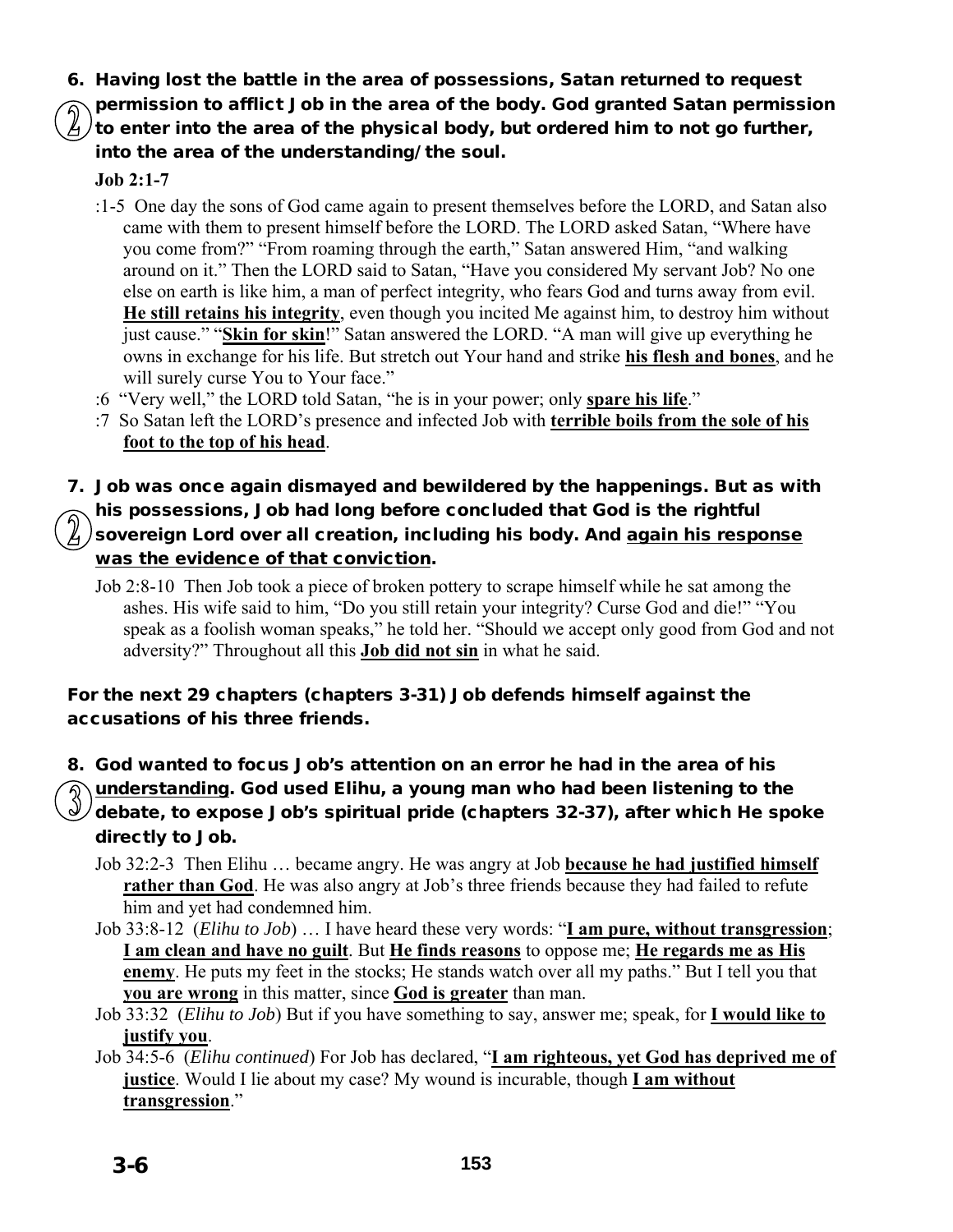- 34:12 (*Elihu*) Indeed, it is true that **God does not act wickedly** and **the Almighty does not pervert justice**.
- 34:17-18 (*Elihu*) Could one who hates justice govern the world? **Will you condemn the mighty Righteous One**?

34:35-37 (*Elihu*) "**Job speaks without knowledge**; **his words are without insight**."…

NOTE: The way in which Elihu gently and humbly pointed out Job's error is a worthy example of Galatians 6:1-2, where the Lord instructs us*:* Brothers, if someone is caught in any wrongdoing, you who are spiritual should **restore such a person with a gentle spirit**, watching out for yourselves so you also won't be tempted. **Carry one another's burdens**; in this way you will fulfill the law of Christ. (Gal. 6:1-2)

## 9. God then corrected Job directly (chapters 38-41).

Job 38:1-4 Then the LORD answered Job from the whirlwind. He said: Who is this who obscures My counsel **with ignorant words**?…



#### Job 40:8 (*God said to Job*) **Would you really challenge My justice**? **Would you declare Me guilty to justify yourself**?

#### 10. Job acknowledged his error to God and repented.

Job 42:1-6 Then Job replied to the LORD: I know that You can do anything and no plan of Yours can be thwarted. You asked, "Who is this who conceals My counsel with ignorance?" Surely **I spoke about things I did not understand**, things too wonderful for me to know. You said, "Listen now, and I will speak. When I question you, **you will inform Me**." I had heard rumors about You, but now my eyes have seen You. Therefore **I take back my words and repent** in dust and ashes.

#### 11. God rebuked the three accusers and restored Job.

Job 42:7-8 …He (*the LORD*) said to Eliphaz the Temanite: "I am angry with you and your two friends, for you have not spoken the truth about Me, **as My servant Job has**. Now take seven bulls and seven rams, go to My servant Job, and offer a burnt offering for yourselves. Then **My servant Job will pray for you**. **I will surely accept his prayer** and not deal with you as your folly deserves. For you have not spoken the truth about Me, **as My servant Job** has." Job 42:9-12 … After Job had prayed for his friends, the LORD restored his prosperity and **doubled** his previous possessions. All his brothers, sisters, and former acquaintances came to his house and dined with him in his house. They sympathized with him and comforted him concerning all the adversity **the LORD** had brought on him. Each one gave him a qesitah (*a unit of monetary value*) and a gold earring. So the LORD blessed the last part of Job's life **more than** the first.…

#### Note: **For more Scriptures on "Suffering" see Lesson 1-14**